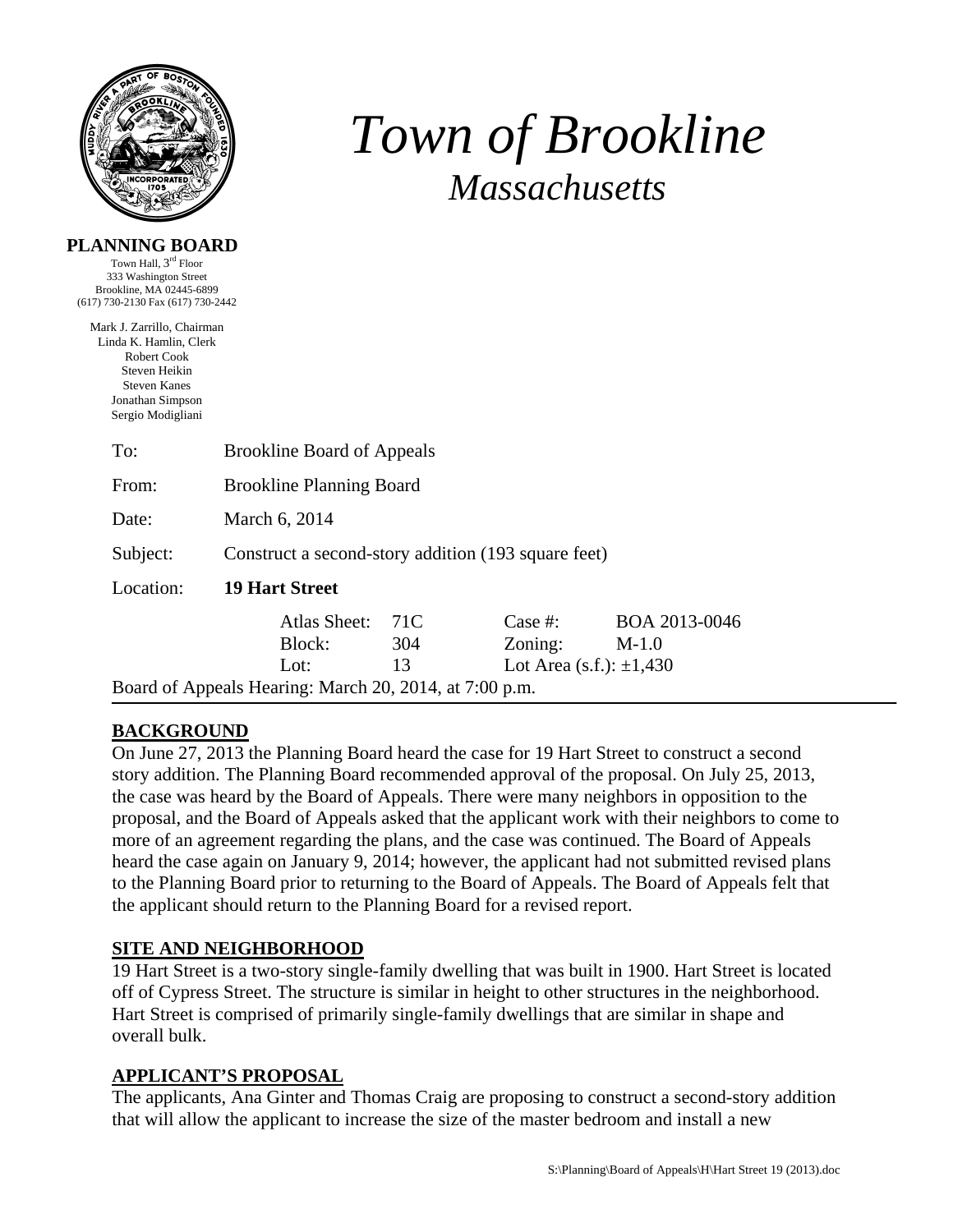bathroom on the second floor. The addition will increase the total floor area by 193 square feet and the height of the structure from 20.67' to 23.41'.

#### **FINDINGS**

**Section 5.43 –** Exceptions to Yard and Setback Regulations **Section 5.60 –** Side Yard Setback **Section 5.70 –** Rear Yard Setback

| <b>Dimensional Requirements</b> | <b>Required</b> | <b>Existing</b> | <b>Proposed</b> | <b>Relief</b>      |
|---------------------------------|-----------------|-----------------|-----------------|--------------------|
| <b>Rear Yard Setback</b>        | 30 feet         | 22.8 feet       | 22.8 feet       | Special<br>Permit* |
| <b>Side Yard Setback (east)</b> | 7.5 feet        | .07 - I.2 feet  | .07-1.2 feet    | Special<br>Permit* |
| <b>Side Yard Setback (west)</b> | $7.5$ feet      | $6.2$ feet      | $6.2$ feet      | Special<br>Permit* |

\*Under *Section 5.43*, the Board of Appeals may waive yard and setback requirements if counterbalancing amenities are provided.

**Section 8.02.2** – Alteration or Extension: A special permit is required to alter and/or extend this non-conforming structure.

## **PLANNING BOARD COMMENTS**

The Planning Board is supportive of the proposal to construct a second-story addition and increase the overall height of the structure. The addition is simple and modest and will retain a similar look to the existing and surrounding dwellings. The proposal will be in the side and rear yard setback, but will not expand beyond the existing footprint of the dwelling. The applicant has revised the height of the proposal from 25.17' to 23.41' to accommodate the desires of the neighbors, and has shown willingness to work with the neighborhood. The Board would like to see the applicant install additional landscaping to serve as a counterbalancing amenity.

## **Therefore, the Planning Board recommends approval of the plans by Jonathan Raisz, dated 12/2/2013, and the site plan by Boston Survey Inc., dated 3/27/13, subject to the following conditions:**

- 1. Prior to the issuance of a building permit, revised final floor plans, elevations, showing a soffit that does not extend over the property line, and a landscaping plan shall be submitted subject to the review and approval of the Assistant Director of Regulatory Planning.
- 2. Prior to the issuance of a building permit, the applicant shall submit to the Building Commissioner for review and approval for conformance to the Board of Appeals decision: 1) a final site plan stamped and signed by a registered engineer or land surveyor that indicates the lot size and floor area of the building; 2) final building elevations stamped and signed by a registered architect; and 3) evidence that the Board of Appeals decision has been recorded at the Registry of Deeds.